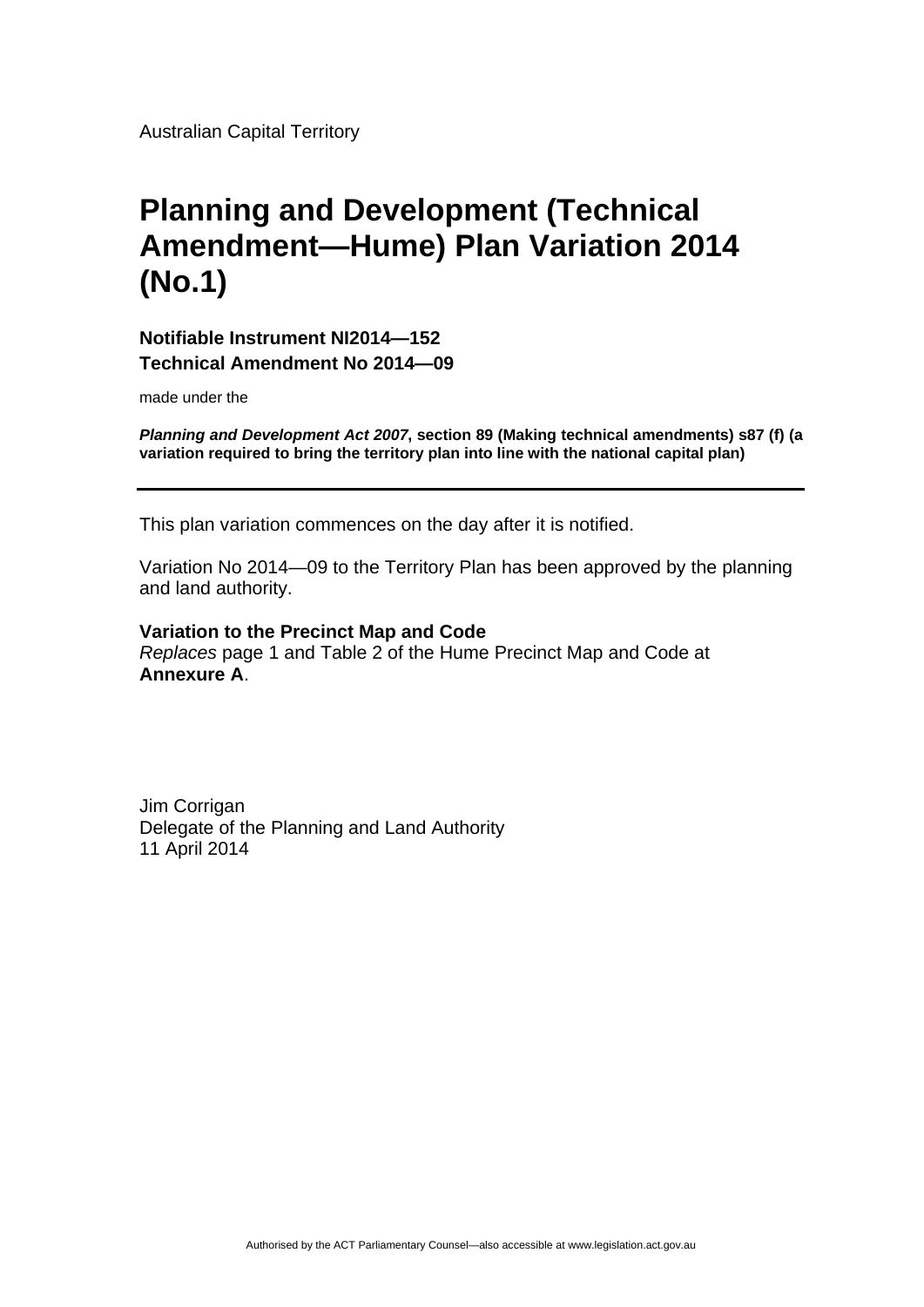## **THIS IS PAGE ONE OF ANNEXURE A TO NOTIFIABLE INSTRUMENT NI2014–152**



 Jim Corrigan Delegate of the Planning and Land Authority 11 April 2014